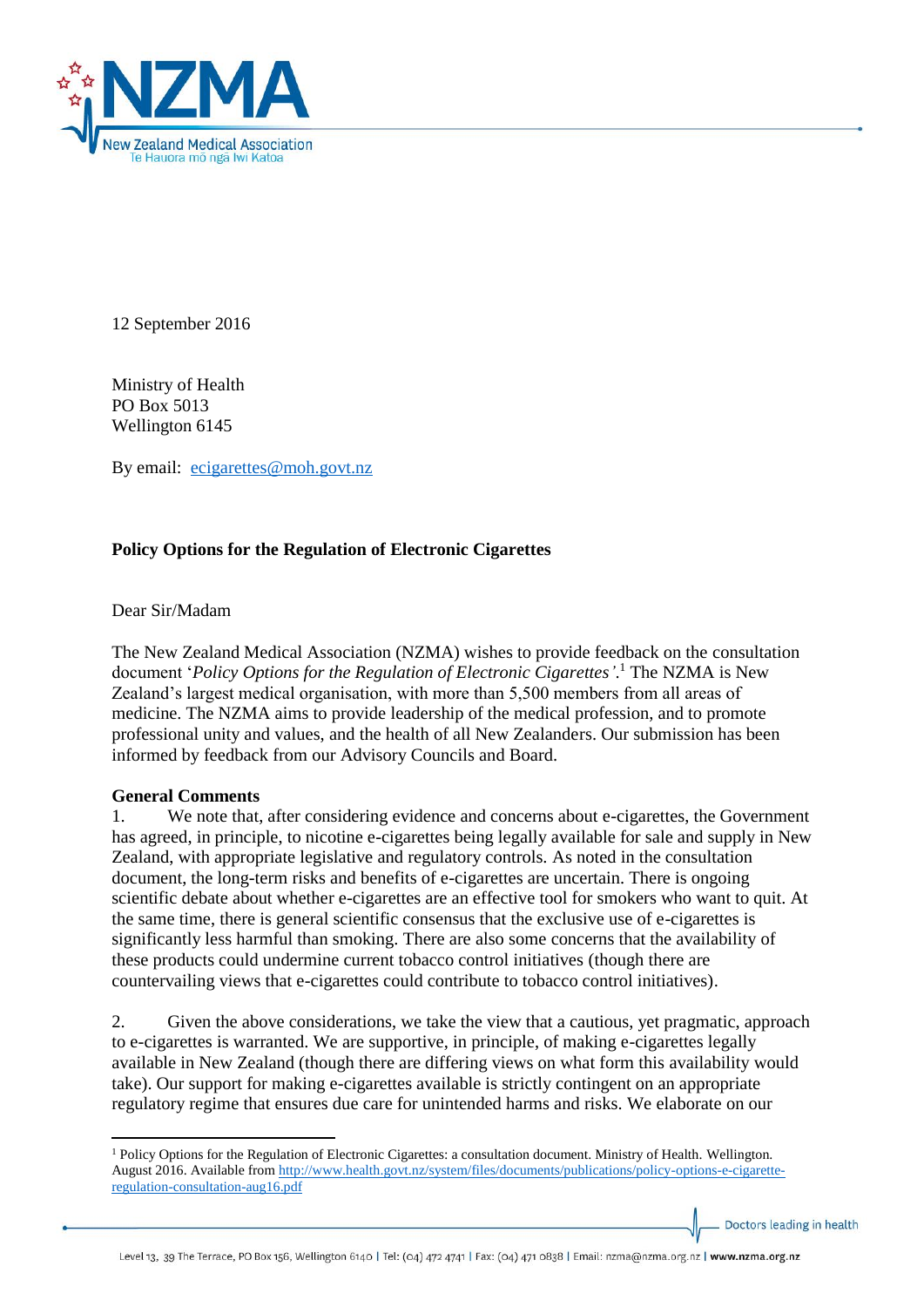views in our responses to the specific questions below. We also believe it vital for the Ministry to closely monitor the emerging evidence relating to e-cigarettes, both in New Zealand and overseas, and for the Government to be in a position to modify proposed legislative/regulatory/policy responses as necessary.

# **Specific Comments**

1

# *Q1 Do you agree that the sale and supply of nicotine e-cigarettes and nicotine liquids should be allowed on the local market, with appropriate controls?*

3. We agree that nicotine e-cigarettes and nicotine liquids for such devices should be legally available in New Zealand, subject to the appropriate controls being in place. Key controls include prohibiting sale and supply to people under 18 years and the introduction of requirements for quality control. We elaborate on the most important aspects of a regulatory regime in our answers to questions 3 to 8.

4. There are mixed views on *how* e-cigarettes and nicotine liquids should be made legally available. At one end of the spectrum, some have argued that they should be available only as a harm reduction product to current smokers who want to quit, either by the requirement for a prescription or by restricting their sale to a limited number of licensed specialist shops (with stipulations about proximity to schools, and training for staff in cessation support). However, others do not believe that these products or their liquids should be prescribed, and support their general sale and supply, subject to a rigorous regulatory regime that prevents sale to young people.

5. Internationally, medical profession views diverge on the use of e-cigarettes as a quit or harm-reduction tool. In a 2015 position statement, the Australian Medical Association recommends that "E-cigarettes must not be marketed as cessation aids as such claims are not supported by evidence at this time".<sup>2</sup> By contrast, a recent report by the Royal College of Physicians, recommends that "in the interests of public health it is important to promote the use of e-cigarettes, NRT and other non-tobacco nicotine products as widely as possible as a substitute for smoking in the UK".<sup>3</sup> If nicotine-containing e-cigarettes are to be promoted as a smoking cessation aid, then we suggest there is a need to ensure they receive the appropriate regulatory approval under the Medicines Act (or its replacement).

# *Q2 Are there other (existing or potential) nicotine-delivery products that should be included in these controls at the same time? If so, what are they?*

6. We are not aware of other nicotine-delivery products but in light of the rapid innovation in the area of alternative nicotine products, we agree that the regulatory regime be future-proofed to ensure it covers all existing and future nicotine-delivery products.

#### *Q3 Do you think it is important for legislation to prohibit the sale and supply of e-cigarettes to young people under 18 years of age in the same way as it prohibits the sale and supply of smoked tobacco products to young people?*

7. Yes, we consider it of paramount importance that legislation prohibits the sale and supply of e-cigarettes to young people under 18 years. This precaution is necessary for the following reasons: i) the evidence about potential health harms of e-cigarettes, particularly over the longer term, is inconclusive; ii) nicotine is an addictive and psychoactive substance, although the degree

<sup>2</sup> Australian Medical Association. Tobacco smoking and e-cigarettes. December 2015. Available from <https://ama.com.au/position-statement/tobacco-smoking-and-e-cigarettes-2015>

<sup>&</sup>lt;sup>3</sup> Royal College of Physicians. Nicotine without smoke: Tobacco harm reduction. London: RCP, April 2016. Available from [https://www.rcplondon.ac.uk/projects/outputs/nicotine-without-smoke-tobacco-harm](https://www.rcplondon.ac.uk/projects/outputs/nicotine-without-smoke-tobacco-harm-reduction-0)[reduction-0](https://www.rcplondon.ac.uk/projects/outputs/nicotine-without-smoke-tobacco-harm-reduction-0)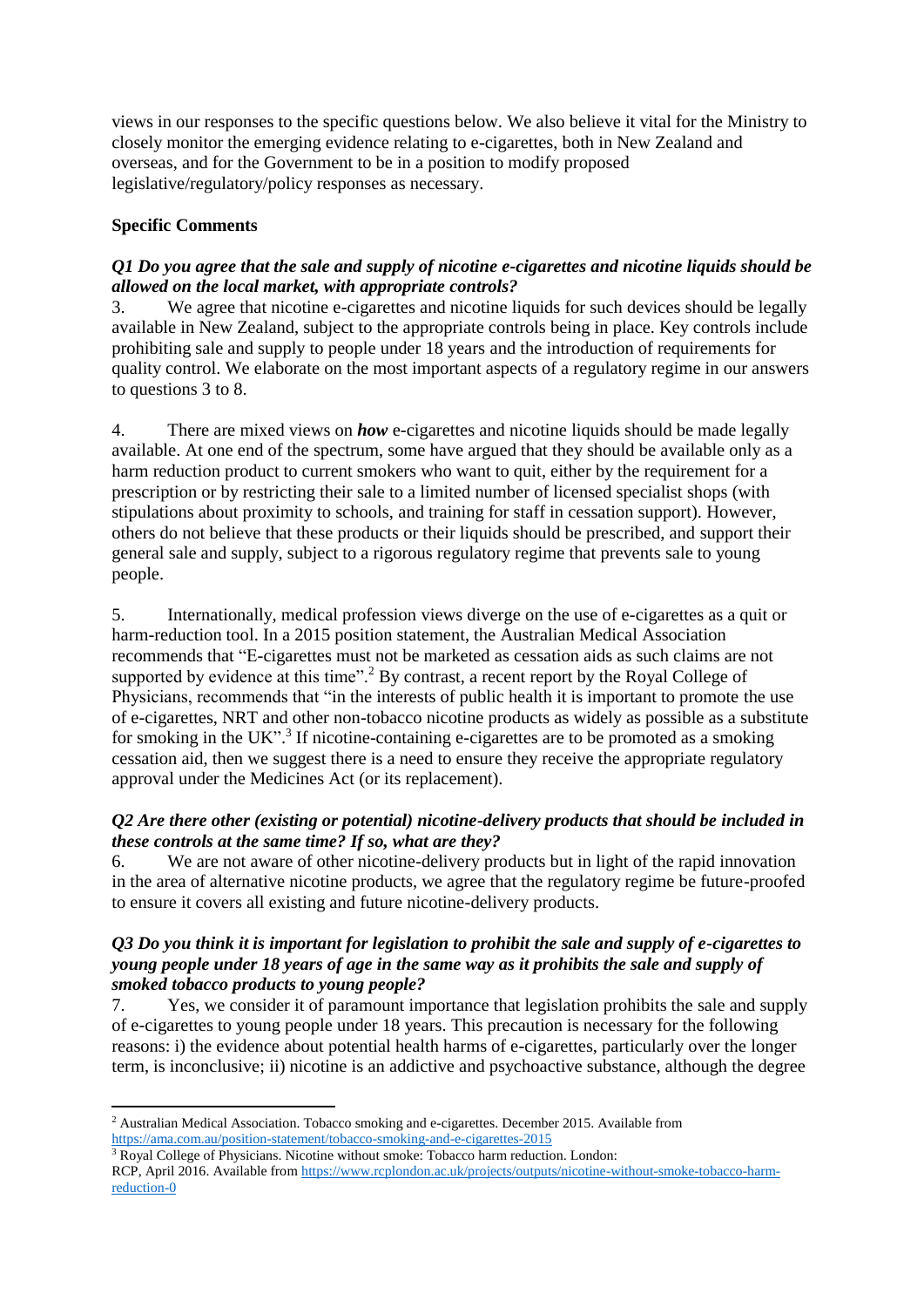of dependency on e-cigarettes is likely to be similar to that with other NRT products; iii) nicotine e-cigarettes are being promoted in ways that appeal to children (eg, the use of cartoons and highly sexualised imagery) and their use is being depicted as 'cool', although the effectiveness of such advertising may be less than supposed.<sup>4</sup>

#### *Q4 Do you think it is important for legislation to control advertising of e-cigarettes in the same way as it controls advertising of smoked tobacco products?*

8. We note some calls for limiting commercial marketing of e-cigarettes to point of sale (to avoid exposure to children and young people). There is uncertainty over whether or not ecigarettes may be a so-called 'gateway' product to smoked tobacco products. <sup>5</sup> However, there is emerging evidence that exposing children to e-cigarette advertising may not increase the appeal of smoking tobacco cigarettes.<sup>6</sup> We are aware of some advertisements for e-cigarettes overseas that are offensive for various reasons, including sexualisation or deliberate criticism of smokefree environments.<sup>7</sup> We strongly believe that there should be restrictions on these types of egregious advertisements.

## *Q5 Do you think it is important for the SFEA to prohibit vaping in designated smokefree areas in the same way as it prohibits smoking in such areas?*

9. There are mixed views on whether vaping should be prohibited in designated smokefree areas. While there is currently a lack of evidence to demonstrate immediate harms from secondhand vape, there are still grounds to support a ban in designated smokefree areas. These include uncertainty over whether or not e-cigarettes may be a so-called 'gateway' product (the evidence for this is very unclear), concerns over the addictive nature of nicotine, and concerns about ecigarettes becoming 'cool' and used by industry to normalise smoking.

10. A compromise solution, as mooted by the National Smokefree Working Group  $(NSWG)^8$ (with whom we agree), could be to ban e-cigarettes in all indoor workplaces and public places (consistent with the 1990 SmokeFree Environments Act), all schools and in selected outdoor locations such as areas where children predominate (eg, playgrounds and parks) but to allow ecigarettes in other smokefree areas at local discretion. Clear signage should indicate where vaping is permitted, and these areas should be separate from "smoking permitted" areas.

# *Q6 Do you agree that other controls in the SFEA for smoked tobacco products should apply to e-cigarettes?*

11. With the exception of the requirement for graphic health warnings, we consider that all of the other controls in the SFEA for smoked tobacco products might apply to e-cigarettes. These controls might include the following: prohibition on displaying products in sales outlets; restriction on use of vending machines; requirement to provide annual returns on sales data; requirement to disclose product content and composition; regulations concerning ingredients (eg, nicotine content and/or flavours); requirement for annual testing of product composition; prohibition on free distribution and awards associated with sales; prohibition on discounting; prohibition on advertising and sponsorship; requirement for standardised packaging.

**.** 

<sup>4</sup> Petrescu DC, et al. What is the impact of e-cigarette adverts on children's perceptions of tobacco smoking? An experimental study. Tob Control. 2016 Sep 5. pii: tobaccocontrol-2016-052940. Available from <http://tobaccocontrol.bmj.com/content/early/2016/08/12/tobaccocontrol-2016-052940.full.pdf+htm>

<sup>5</sup> National Smokefree Working Group. E-cigarettes and their potential contribution to achieving the Smokefree 2025 goal. Background Paper. 18 August 2016. Available from [https://aspire2025.files.wordpress.com/2016/08/nsfwg-e-cig-and-their](https://aspire2025.files.wordpress.com/2016/08/nsfwg-e-cig-and-their-potential-contribution-to-acheiving-smokefree-2025.pdf)[potential-contribution-to-acheiving-smokefree-2025.pdf](https://aspire2025.files.wordpress.com/2016/08/nsfwg-e-cig-and-their-potential-contribution-to-acheiving-smokefree-2025.pdf)

<sup>6</sup> Petrescu DC, et al. 2016

<sup>7</sup> National Smokefree Working Group. E-cigarettes and their potential contribution to achieving the Smokefree 2025 goal. Background Paper. 18 August 2016. Available from [https://aspire2025.files.wordpress.com/2016/08/nsfwg-e-cig-and-their](https://aspire2025.files.wordpress.com/2016/08/nsfwg-e-cig-and-their-potential-contribution-to-acheiving-smokefree-2025.pdf)[potential-contribution-to-acheiving-smokefree-2025.pdf](https://aspire2025.files.wordpress.com/2016/08/nsfwg-e-cig-and-their-potential-contribution-to-acheiving-smokefree-2025.pdf)

<sup>8</sup> Ibid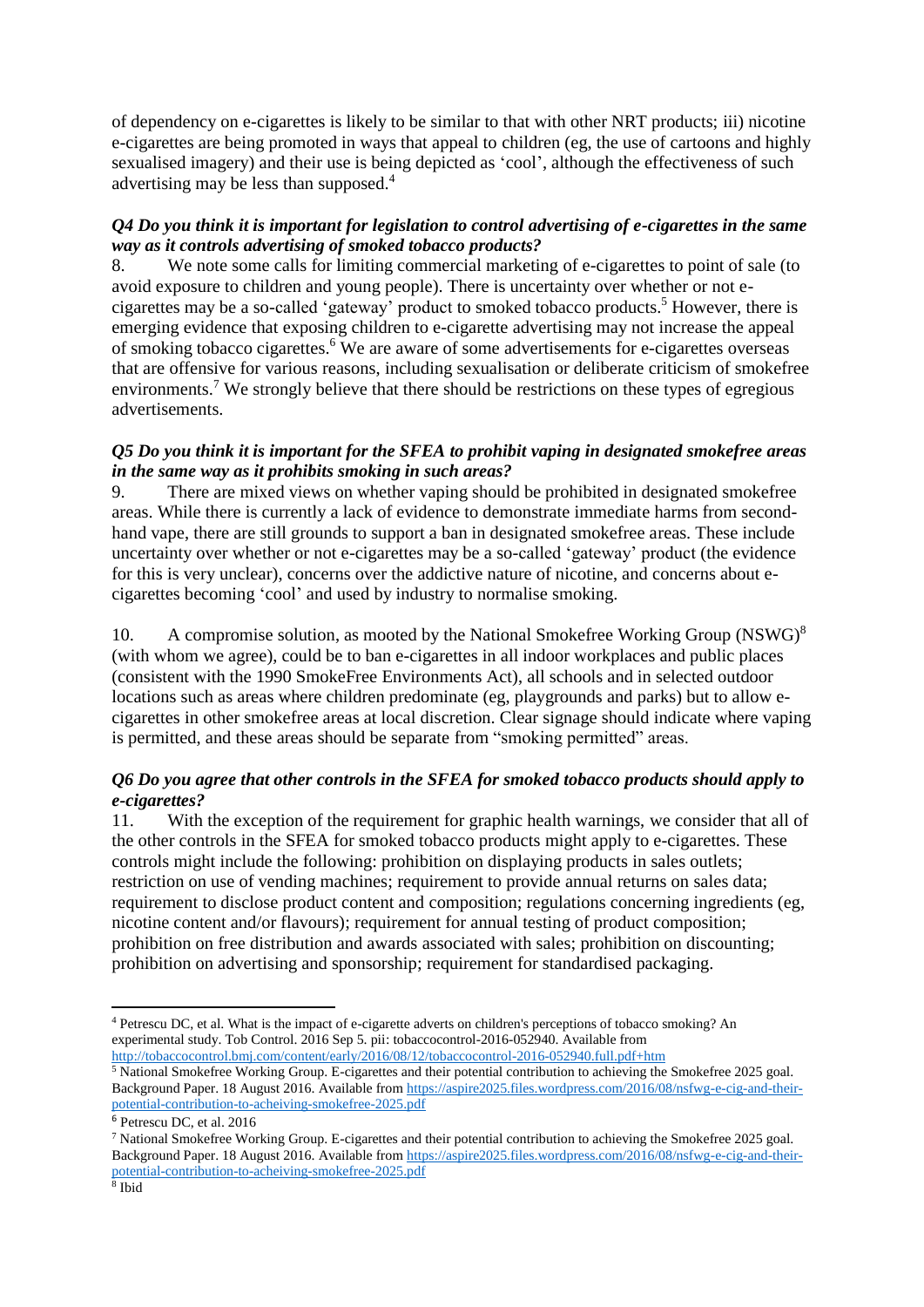12. In saying the above, however, we recognise the risks of people not accessing e-cigarettes to the extent they might, and hence the lost health opportunities from people remaining on, or starting, cigarette smoking itself. The evidence either way is highly unclear.<sup>9</sup> In addition, vapour is not smoke (with different lung deposition patterns and uptake), and we are aware of some *in*  vitro evidence suggesting heavy vapour use is no more harmful on lung epithelia than air.<sup>10</sup>

# *Q7 Do you think it is important for legislation to impose some form of excise or exciseequivalent duty on nicotine e-liquid, as it does on tobacco products?*

13. No. The availability of a fiscal instrument such as an excise duty would be a useful lever to influence patterns of consumption if e-cigarettes are made available and as more evidence about their use emerges. However, we agree with the stance of the NSWG to maintain the status quo,<sup>11</sup> ie, no additional tax or excise duty applied to nicotine-containing e-cigarettes and eliquids, and for review if there is evidence of substantial uptake of nicotine-containing ecigarettes by non-smoking children and young people and with commensurate increased uptake of cigarette smoking. Excise tax on nicotine-containing e-juice could reduce accessibility to those groups that may benefit the most from e-cigarettes as an alternative to smoking cigarettes (eg, Māori and Pacifika).

14. If any such regimens were to be introduced, then the excise structure would need to reflect the differences in harm between smoking cigarettes (most harmful), vaping nicotinecontaining e-cigarettes (considerably less harmful than smoking), vaping non-nicotine products (possibly negligible harm), <sup>12</sup> and not smoking / not vaping (the least harmful). Regimens would need to discriminate between e-juice that contains tobacco product and that which does not, or if nicotine has been derived from tobacco (which we understand is how laws are currently being circumvented in the USA).

#### *Q8 Do you think quality control of and safety standards for e-cigarettes are needed?*

15. Yes, we believe that quality control of, and safety standards for, e-cigarettes are definitely needed. Currently, there are concerns about the long-term effects of e-liquids, the safety of some e-liquid flavours, and the effects of e-cigarettes on pregnant women and their foetuses. There are also concerns around the lack of standards and regulations for nicotine levels which can vary widely. As such, we are in favour of regulations setting the requirements and standards for the following: childproof containers; disposal of e-cigarette devices and liquids; safety of devices in terms of their ability to prevent accidental burns, explosions and spillage; good manufacturing practice; purity and grade of nicotine; registration of products; a testing regime to confirm product safety and contents; maximum allowable volume of e-liquid in retail sales; maximum concentration of nicotine e-liquid; mixing of e-liquids at (or before) point of sale.

### *Q9 Are there any other comments you would like to make?*

16. In addition to the controls identified in paragraph 11, we suggest that the following measures are necessary if e-cigarettes are to be made available: licensing of e-liquid suppliers/producers to facilitate monitoring; appropriate pharmacogivilance to detect unforeseen health consequences; controls around the components of e-liquids (eg, butyric acid has the potential for lung toxicity if vaped in large doses); further research with respect to the use of ecigarettes as a form of nicotine replacement therapy; further research with respect to associations

 9 Ibid

 $10$  Neilson L, et al. Development of an in vitro cytotoxicity model for aerosol exposure using 3D reconstructed human airway tissue; application for assessment of e-cigarette aerosol. Toxicol In Vitro. 2015 Oct;29(7):1952-62

<sup>&</sup>lt;sup>11</sup> National Smokefree Working Group. E-cigarettes and their potential contribution to achieving the Smokefree 2025 goal. Background Paper. 18 August 2016. Available from [https://aspire2025.files.wordpress.com/2016/08/nsfwg-e-cig-and-their](https://aspire2025.files.wordpress.com/2016/08/nsfwg-e-cig-and-their-potential-contribution-to-acheiving-smokefree-2025.pdf)[potential-contribution-to-acheiving-smokefree-2025.pdf](https://aspire2025.files.wordpress.com/2016/08/nsfwg-e-cig-and-their-potential-contribution-to-acheiving-smokefree-2025.pdf)

<sup>&</sup>lt;sup>12</sup> *In vitro* evidence suggests heavy vapour use is no more harmful on lung epithelia than air (Neilson L, et al. 2015)